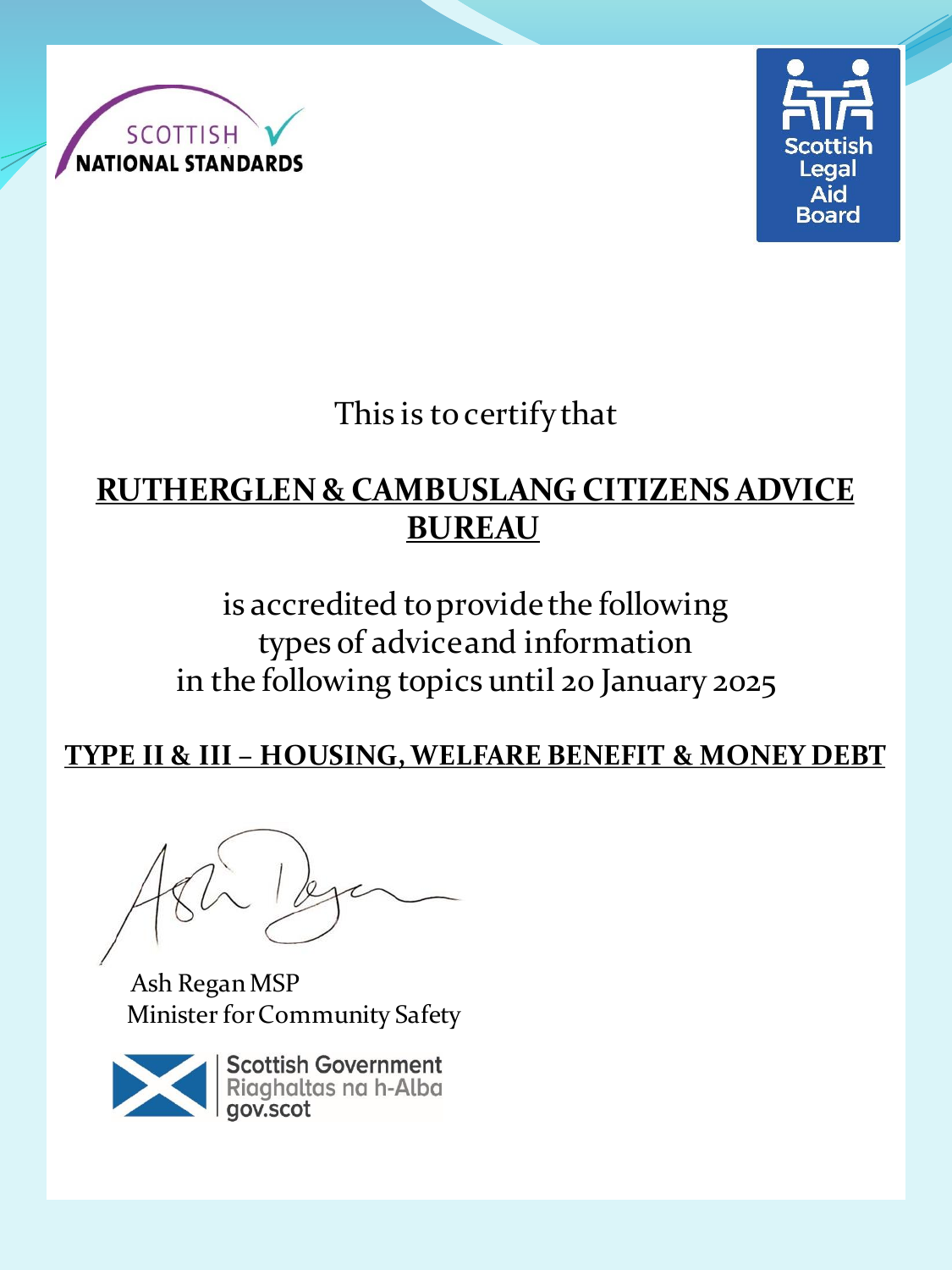### **COMPETENCY ACHIEVED**

#### **2 Housing Specific Competences**

- 2.1 Rent Arrears Type III
- 2.2 Mortgages & Secured Loans Type III
- 2.3 Help with Rent and Council Tax Type II
- 2.4 Disrepair in Rented Housing Type II
- 2.5 Housing Options Type II
- 2.6 Discrimination in Housing Type II
- 2.7 Eviction Type III
- 2.8 Anti-Social Behaviour Type II
- 2.9 Harassment and Illegal Eviction– Type II
- 2.10 Homelessness Type II
- 2.11 Relationship Breakdown Type II
- 2.12 Rent: Private Sector Type II
- 2.13 Security of Tenure Type II
- 2.14 Statutory Tenancy Rights Type II
- 2.15 Repair and Improvement Grants Type II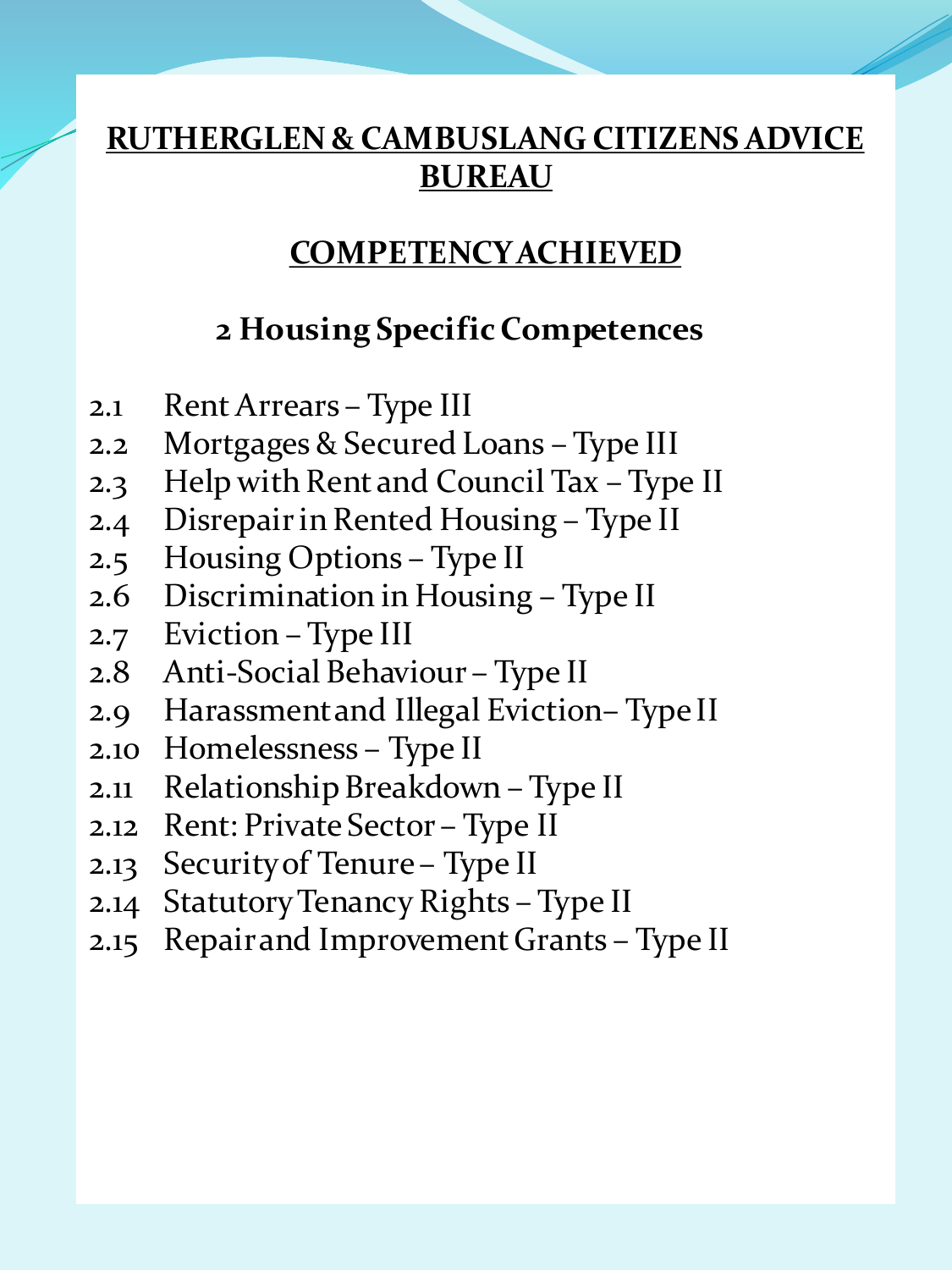### **COMPETENCY ACHIEVED**

### **3 Money and Welfare Benefits Related Advice Competences – Foundation Knowledge**

- 3.1 Administrative Structure of the Benefits and Tax Credits Systems – Type II
- 3.2 National Insurance Scheme Type II
- 3.3 Claims & Backdating Type II
- 3.4 Decision-Making, Disputes and Appeals Type III
- 3.5 Benefit & Tax Credit Overpayments Type III
- 3.6 Assessment, Initial Decision-Making & Holding Activity in Debt Cases – Type II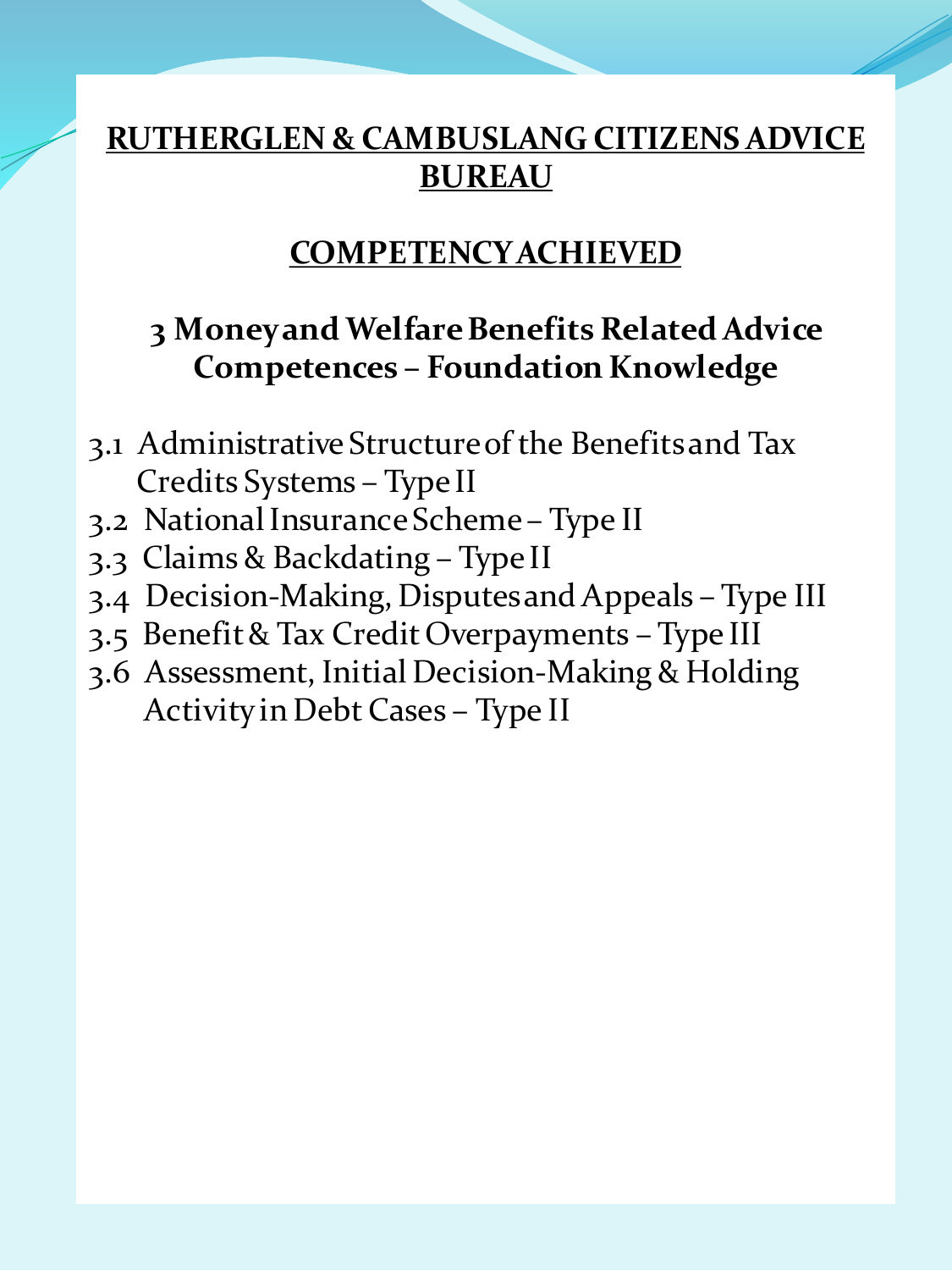## **COMPETENCY ACHIEVED**

# **4 Money and Welfare Benefits Related Advice Competences – Specialist Areas**

- 4.1 Means-Tested Benefits Type III
- 4.2 Universal Credit 4.2 (a) Universal Credit– Type III 4.2 (b) Housing Element of Universal Credit, Housing Benefit and Council Tax Reduction – Type III
- 4.3 Tax Credits Type III
- 4.4 Social Fund, Scottish Welfare Fund, Best Start Grant and Funeral Support Payment – Type II
- 4.5 The Impact of Work on Benefits Type II
- 4.6 Benefits for Children Type II
- 4.7 State Pension Type II
- 4.8 Personal Independence Payment, Disability Living Allowance, Attendance Allowance & Scottish Disability Assistance – Type III
- 4.9 Benefits for People who have Limited Capability for Work – Type III
- 4.10 Benefits for Industrial Injury and Disease Type III
- 4.11 Benefits for Veterans Type II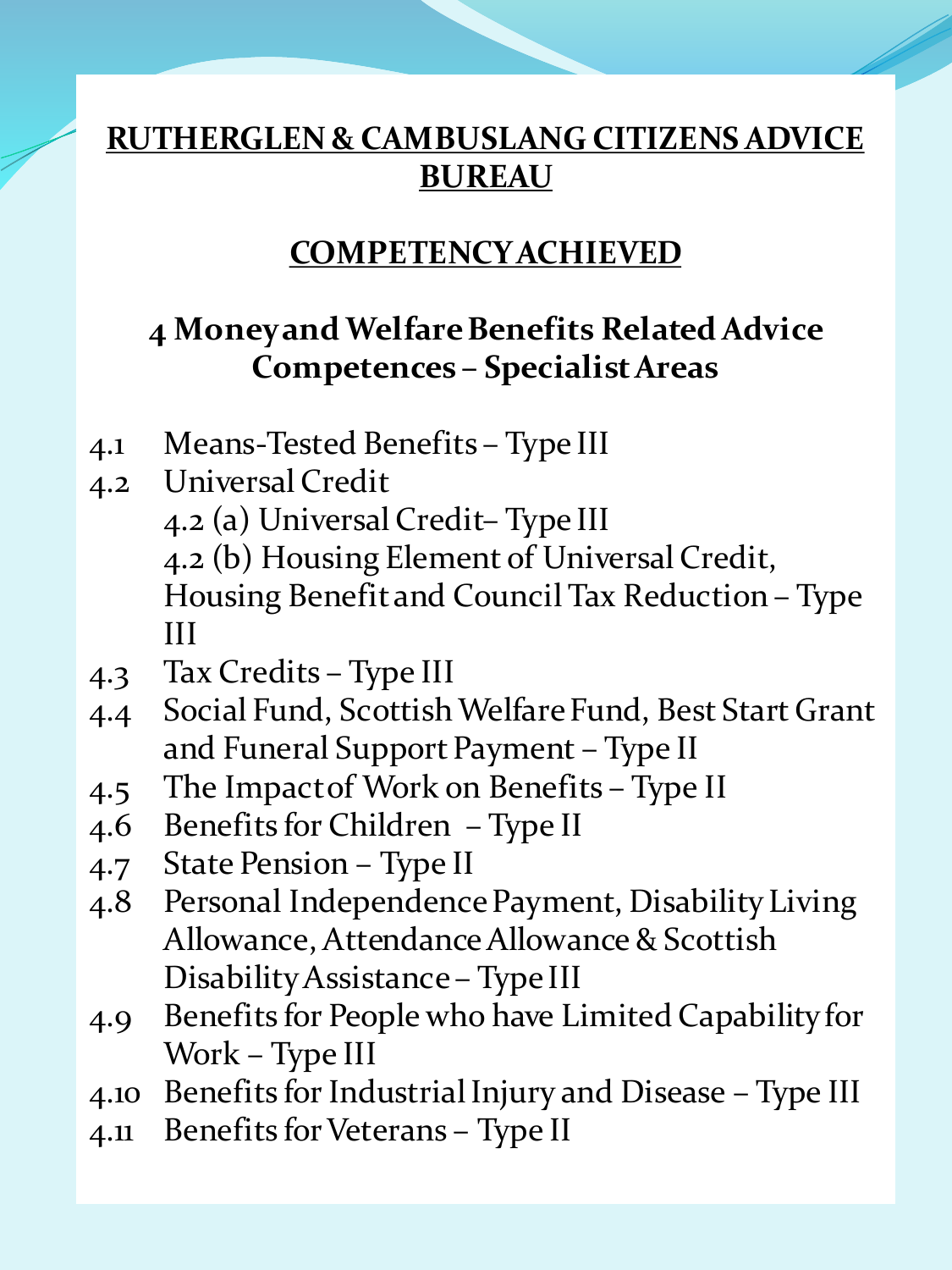## **COMPETENCY ACHIEVED**

## **4 Money and Welfare Benefits Related Advice Competences – Specialist Areas Cont.**

- 4.12 Carers Allowance and Carer's Assistance Type II
- 4.13 Jobseeker's Allowance– Type II
- 4.14 Benefits for Maternity, Paternity and Adoption Type II
- 4.15 Bereavement Benefits Type II
- 4.16 Benefits for People in Public Care Type II
- 4.17 Benefits for Students Type II
- 4.18 Benefits for People from Abroad and People Subject to Immigration Control – Type II
- 4.19 Ancillary Benefits Type II
- 4.20 Financial Statements Type II
- 4.21 Liability for Debts, Extortionate Credit, Unfair Contract Terms, Unenforceable Debts, Creditor Malpractice, Codes of Practice, etc – Type II
- 4.22 Identifying & Agreeing Options in Debt Cases – Type II
- 4.23 Negotiating & Making Offers to Creditors– Type II
- 4.24 Diligence, Diligence Stoppers and Court Proceedings – Type III